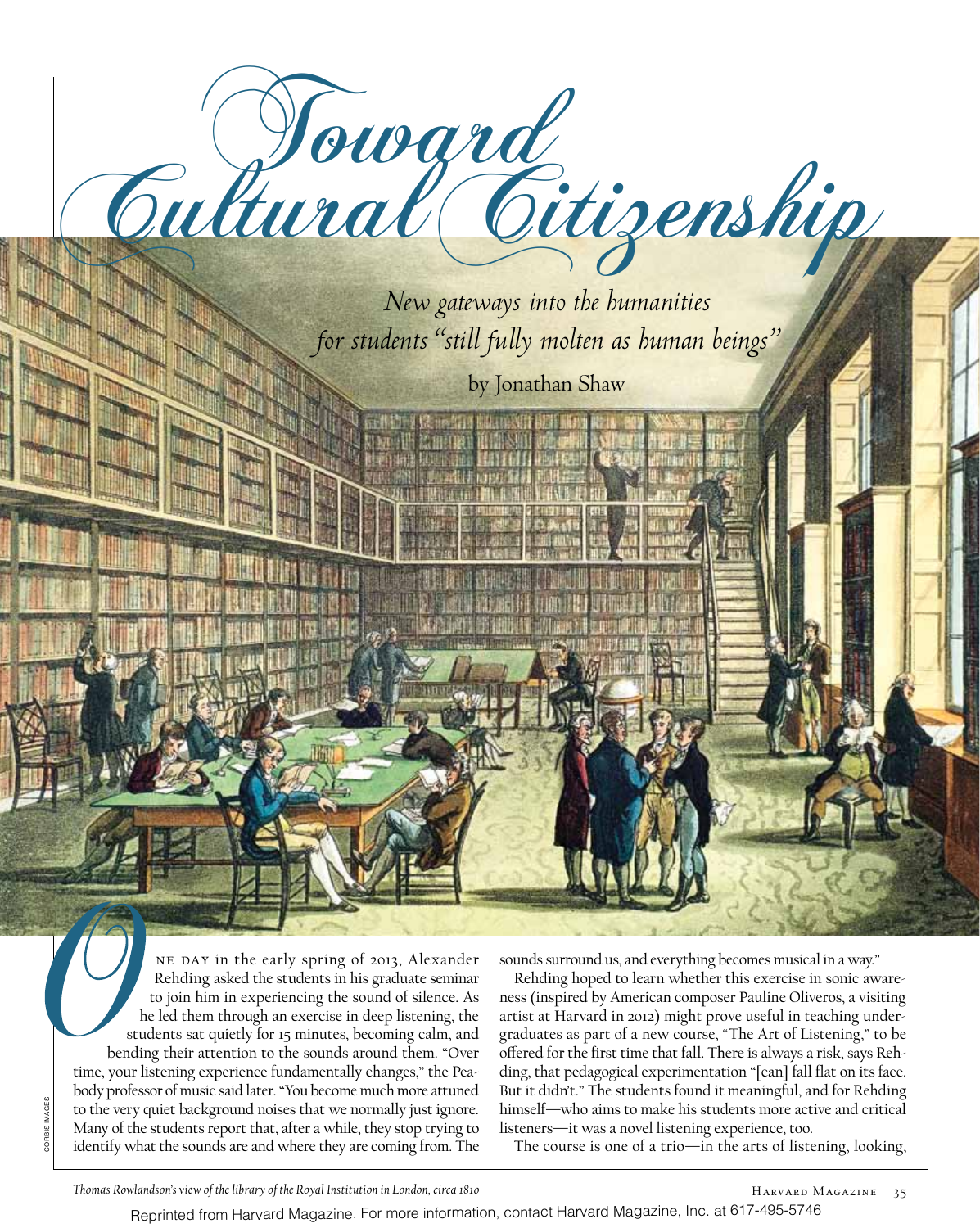and reading—designed to attract freshmen and sophomores to the humanities concentrations, which are losing students rapidly. Together with two small, hands-on studio courses that focus on museum and library collections—those laboratories of the humanities—and an expanded, year-long general-education course that introduces students to select works of Western literature and philosophy, they are the outcome of the Humanities Project, a general rethinking of the division's curriculum carried out by more than 40 faculty members (see "Invigorating the Humanities," September-October 2013, page 54).

The decline in student interest is recent, and particularly affects elite institutions like Harvard, Yale, and Stanford, says Bass professor of English Louis Menand. (His 2008 lectures at the University of Virginia, collected in *The Marketplace of Ideas,* trace the long-term *national* decline in the humanities since the early 1970s*.*)

The current crisis is "continuous with that [national] story" of polarizing and contentious philosophical debates about the legitimacy of various subjects and approaches, but those conflicts, he says, "were never accompanied by a huge flight of

students." Now, "the numbers are a little alarming. From 2006 to 2012 we had a 35 percent drop in concentrators in English. I think history has also had a fairly dramatic drop. And when sophomores signed up for concentrations last fall, almost *every* department in the arts and humanities was down—some by a lot." In five departments, there were fewer than half as many concentrators as among the previous class.

The reasons for waning student interest are not entirely clear. *The Teaching of the Arts and Humanities at Harvard College: Mapping the Future,* a report of the Humanities Project published in the spring of 2013 that included a quantitative study of the problem, revealed a 50 percent attrition rate among Harvard students who as prefreshmen had expressed an intention to concentrate in the humanities. Most of those students defect to social sciences such as economics, government, and psychology. Menand believes that this trend is partly attributable to "what has become a kind of general conventional wisdom: that the humanities don't offer peo-



ple much that is practical in way of a career. And that is a little scary." But because this has all happened since the recession, he says, "The hope is that these choices are tied to the economy," and that with rising prosperity, interest will rebound.

But clearly other forces are at work, too, such as rising student interest in entrepreneurship, and in coursework that directly relates to, or even engages with, important social problems. Cogan University Professor Stephen Greenblatt says that among undergraduates (and their parents and advisers), "There is a perception that the humanities are not as trustworthy a launching pad as in the past. There is considerable real-world evidence that this is not true, but—as with recessions and the economy—the perception is as important a fact on the ground as the reality." Greenblatt was recently talking with Tiampo professor of business administration Ranjay Gulati about the ways in which Harvard Business

Professors in the humanities are struggling with how to integrate the study the *we* really value with the world that our undergraduates inhabit"—a world of smartphones, texting, Twitter, and Facebook.

> School uses stories—their famous case studies—to train managers. "Figuring out the threads in these stories and why people behave the way they do has been the subject of literature for the last several thousand years, so it's entirely relevant," he points out. "The public perception that there is a huge gap between what it is to be gung-ho for business and what it is to study literature is just absurd. They are deeply integrated, speaking to this particular moment we are in and the anxieties it triggers."

> Against this backdrop, arts and humanities dean Diana Sorensen and Mahindra Humanities Center director Homi Bhabha conceived of the three foundational "frameworks" courses in the arts of listening, looking, and reading as "a positive bulwark," says Bhabha, "a platform to try and address the problem." The two new studio courses are under way this spring, and the relaunched, expanded general-education course, taught by Menand and Greenblatt, will debut this fall. Sorensen, who is Rothenberg professor of Romance languages and literatures and of comparative literature, says the new framework and studio courses aim to introduce students to the interpretive skills that are the hallmark of the humanities by developing habits of mind: the sense of how to reason rigorously, the means to express ideas in a compelling way, and the ability to write well. All of them depart in interesting ways from the traditional lecture course.

Bhabha, the Rothenberg professor of the humanities, who is teaching "The Art of Reading" this spring with Marquand professor of English Peter Sacks, asserts that the humanities are "the *preeminent* sciences of interpretation." Whether assessing linguistic, aural, or visual evidence, "the humanities through literature, the classics, modern languages, [or]…philosophy" use interpretation to create a "whole world of associations, contexts, significations, and values." Interpretation, he stresses, is therefore an activity that through the exercise of judgment about important works (of art, literature, music, sculpture, architecture, etc.) "creates social and cultural values. And therefore, the humanities help us to become…

corbis images

*Anonymous print of a chamber music ensemble at the time of Johann Sebastian Bach*

Reprinted from Harvard Magazine. For more information, contact Harvard Magazine, Inc. at 617-495-5746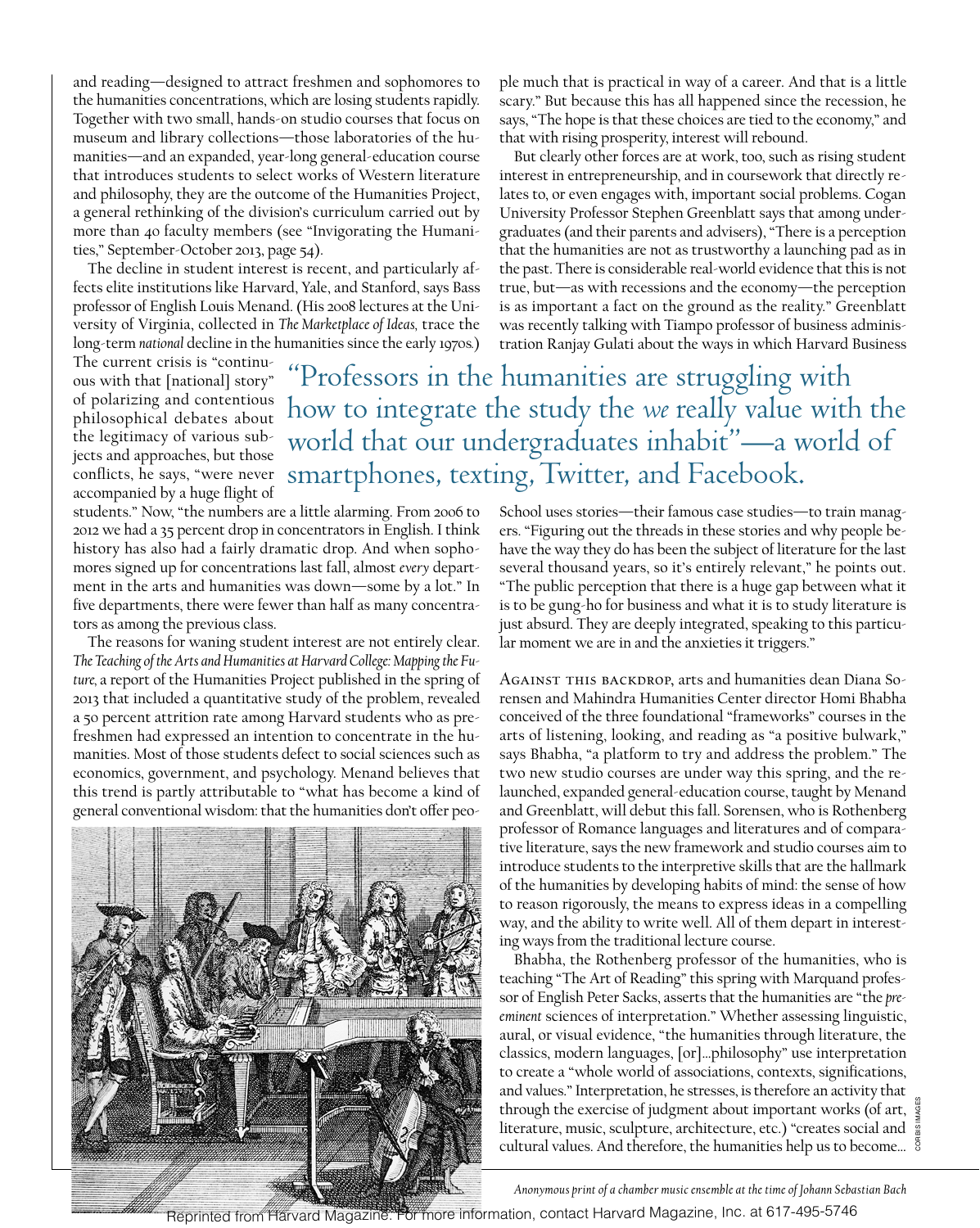not just political citizens, not social citizens, not citizens in a legal sense, but *cultural* citizens. *That* is the real force of the humanities."

Humanistic interpretation also plays an important role in coping with the outpouring of information from the digital world, Bhabha says. "As we teach our students how to interpret, that allows the flood of facts and information to be turned into knowledge. *Interpretation* is the mediating force that winnows through all the information" to produce and categorize knowledge.

In their frameworks course, first taught as a graduate seminar last year, Bhabha and Sacks introduce students to four modes of reading: literary, historical, social, and digital. In literature, Bhabha explains, the texts may be fiction, but they relate to historical, ethical, moral, and

psychological issues, often developing great symbolic presence. The students who read Joseph Conrad, for example, are learning to interpret by engaging with works in which "the central characters, like Marlow in *Lord Jim,* are themselves involved in the practice of learning to read a situation."

Similarly, in reading history, the students are asked to consider how historians interpret or judge an event. This leads in turn to considerations of how the humanities engage with the past, present, and future, says Bhabha—whether by assigning values to memory and traditions that help us interpret or judge in the present, or by projecting our values into the future as aspirations for the planet, the race, the nation, or the community.

"Reading the social" focuses on the literature of 9/11, including the W. H. Auden poem "September 1, 1939"("much requested" in the bombing's aftermath, says Bhabha). And in the fourth mode reading technologies—students consider the blog of an Iraqi girl, assuming the point of view of both author and audience, as well as other new forms of digital expression, such as Twitter, with its imposed limit of 140 characters.

What the "Art of Reading" further teaches, beyond the subject matter and broadly applicable skills of interpretation, is *self-awareness* on the part of the students, Bhabha says: that ability to think about their own role and responsibilities as readers. "Self-reflection…is now structurally part of the course. And that is a different approach. Our hope is that…will help students to have that kind of self-awareness in their other choices, and in their other courses."

Self-awareness is an important element of all the frameworks courses. Rehding's "Art of Listening" course, which he co-teaches with professor of comparative literature John Hamilton, pairs important canonical works relating to sound, such as Wagner's essay "The Virtuoso and the Artist," with hands-on assignments that train the students to become more active and critical listeners. They learn about the components of sound and how to manipulate them with editing tools, create a soundtrack for a silent film, and map the sounds of Harvard and its environs. (In parallel with the development of the course, Rehding applied for a Harvard Initiative for Learning and Teaching grant that allowed him to install a sound lab in the music library.) Students also explore the ethical, psychological, and emotional dimensions of sound: Plato, in an extreme example, banned certain types of music from

Bridgeman art library

BRIDG



his ideal state because they were thought "inappropriate to creating good citizens." The students make a mix tape (and learn about the ancient analog technologies that their parents used for recording sound) and study the mechanics of the ear, and how it mediates what humans hear. And they explore the relationship between sound and memory, in part, by memorizing a poem and learning about the use of epithets and melody as mnemonic devices during a visit to Harvard's Milman Parry archive of oral literature, which preserves (in its recordings of South Slavic heroic songs that resemble ancient Greek epics) examples of some of the greatest human feats of memorization known.

"The purpose is to draw attention to the sonic dimension of many activities that people engage in," Rehding says. "I find this mixture of fairly challenging and historically important texts a beauty parade of Western intellectual history from Plato via Rousseau and Nietzsche to contemporary thinkers—paired with practical exercises, assignments, and engagement with sound in immediate ways, very attractive." The hope is that students will, too. Many undergraduates already choose music as a secondary field, Rehding notes, but the course may persuade them to "concentrate in one of the existing disciplines within the humanities" by providing "a taste of what we do and providing them with useful tools that are applicable in a number of different contexts."

Burden professor of photography Robin Kelsey, who chairs the department of history of art and architecture, says that one aim of the frameworks courses is to give undergraduates a clear gateway into the humanities. Survey courses once did that, but "in a moment of questioning authority and 'meta-narrative,' [they] tended to fall by the wayside," he says. As a consequence, "There has been a concern among some of us that the humanities curriculum for undergraduates at Harvard has too often these days seemed like a smorgasbord,…without any clear sign as to where one might start if one was unfamiliar with humanistic inquiry." Now, faculty members "are trying to find a way to give a kind of cohesive introduction that avoids the perhaps excessive ethnocentrism of the old survey" while providing "a kind of transparent and reasonable progression in terms of developing expertise in humanistic inquiry."

Kelsey taught "The Art of Looking" this past fall with Jennifer L. Roberts, professor of history of art and architecture (and chair of American Studies). Their course uses historic and contemporary examples of visual technologies such as the map, the telescope, the

*An engraving of artworks displayed at the Salon of 1857, held at the Palais de I'Industrie in Paris*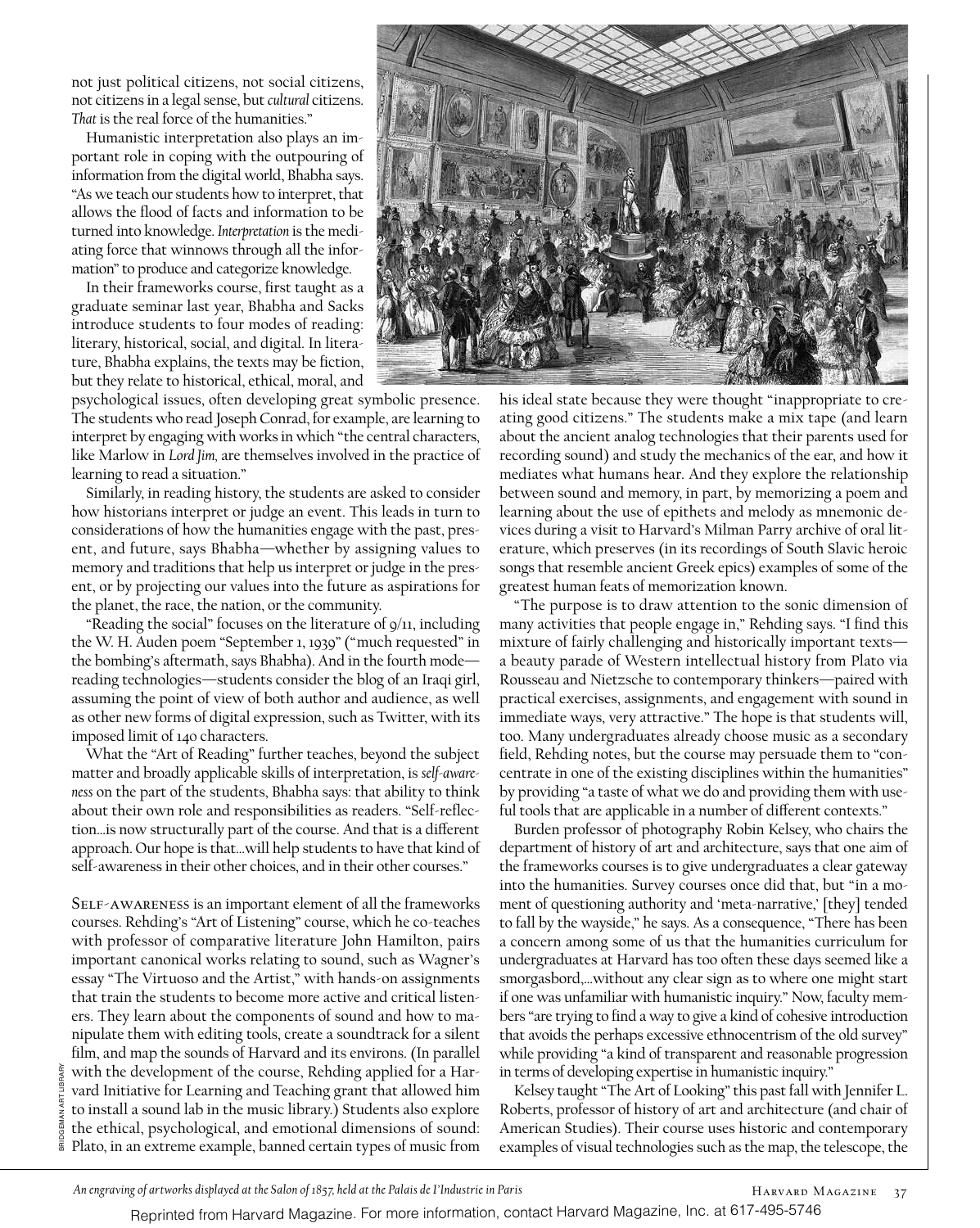

daguerreotype, and the television not only to teach students about the ways these tools have "framed our understanding of the world, often in ways that we aren't conscious of," but also to "hone skills of visual, material, and spatial analysis through encounters with aesthetic objects from Harvard collections."

Kelsey says that "professors in the humanities are struggling with how to integrate the study that *we* really value with the world that our undergraduates inhabit"—a world of smartphones, texting, Twitter, and Facebook. The key, he thinks, is to find a way to give assignments "that feel relevant and at the same time develop those thinking skills, those looking skills, that critical acumen that we have always wanted to provide to students in the humanities and that remain exceedingly important to being a citizen and an educated person."

Roberts, who teaches students to engage in deep-looking (see "The Power of Patience," November-December 2013, page 40), begins the course with a lecture on the world map. Kelsey suggests it is "eye-opening for students to learn" that the maps they find on Google Earth are "based on the Mercator projection, which was created for navigational purposes" in the sixteenth century and distorts the world (as all maps do) in specific ways. For example, it specifies North as up—with wide-ranging consequences—and grossly distorts land area so that high-latitude countries like Greenland appear nearly as large as the African continent. "One can't imagine an equatorial nation coming up with a system like that," Kelsey notes wryly.

One subject he covered was the daguerreotype, those silvery little nineteenth-century portraits under glass, often in velvetlined, engraved leather cases (see "From Daguerreotype to Photoshop," January-February 2009, page 42). "The origin of the idea behind the course, actually, was in the correspondence between the experience of looking at a smartphone and looking at a daguerreotype," he reports. (Of course, he adds, "you only get the one image" with a daguerreotype, but he found it fun to introduce the subject in that fashion.)

Taking this conceit one step further, a course assignment challenges students to "conceptually design" a filter or app that will produce an image that *looks* like a daguerreotype. That requires them "to think analytically about how the daguerreotype processes visual information: its reflective qualities, its conversion of the world to a monochromatic visual field," Kelsey says. He was "very impressed by the ingenuity with which the students approached that and other assignments." Listening to their discussions, he thought, "Someone from Silicon Valley could be overhearing this and thinking that here is their next \$100-million company. It's impressive to see what the students can do when they are given a creative assignment that appeals to their entrepreneurial impulses."

The frameworks courses are just one way that Diana Sorensen hopes to draw students into the humanities. The new, yearlong, introductory course for would-be humanities concentrators to be offered this fall by Stephen Greenblatt and Louis Menand is another. Disciplines such as computer science, the life sciences, and economics stage large courses that "draw freshmen who hear their peers talking about them," says

Menand, whereas "we haven't had such a thing in the humanities" since the demise of survey courses (see "Yearning for Big Humanities," January-February 2005, page 72).

This revamped humanities offering expands the existing and very popular English 110, "An Introductory Humanities Colloquium," which covers important works of Western literature and philosophy. It will start in the ancient world, with Homer's *Odyssey,* and follow an arc focused on themes of love and self through Dante and Montaigne to Shakespeare, to Mozart's *Don Giovanni*, and on to James Joyce's twentieth-century *Ulysses.* The second half of the course will address themes of war and politics, working backward from Tolstoy's *War and Peace* to the *Iliad.*

"As [the undergraduates] read more and more," says Sorensen, "they understand allusions, references, and echoes, and start to think of culture as a dense conversation through time." Students "derive a lot of pleasure from being able to be part of that conversation." Menand and fellow Pulitzer Prize-winner Greenblatt (the authors, respectively, of *The Metaphysical Club* and *Swerve,* both organized around such "conversations" and written for general audiences) head the course, but half a dozen or more faculty colleagues will join them to lead sections.

"Students coming to Harvard rightly feel that they should grapple with those books and other cultural objects—paintings, sculpture, music—that will be important to them for their whole lives," says Greenblatt. He calls liberal-arts education "one of the great things that we at Harvard and in the United States collectively have created," because it arrives at a moment in late adolescence when students can "explore lots of things while they are still fully molten as human beings"—subjects that will help them build a meaningful life. "When you open a book that was written centuries ago by someone who couldn't possibly have known you, or anything about your life, and discover that it seems to have been written for you, that's an amazing experience." The realization that humans have been grappling with issues like love for a long time creates a sense of community, he says, "as when you learn a foreign language and, instead of a babble of voices you don't understand, you suddenly hear what the conversation is around you."

"The best thing we can do," says Menand, "is to have students encounter these famous works in fresh ways. We teach Dante, Homer, Proust, Nietzsche, Rousseau, Sophocles. To cover all that [within  $\bar{a}$ 

*Raphael's famous painting of the School of Athens, with Plato and Aristotle at its center*